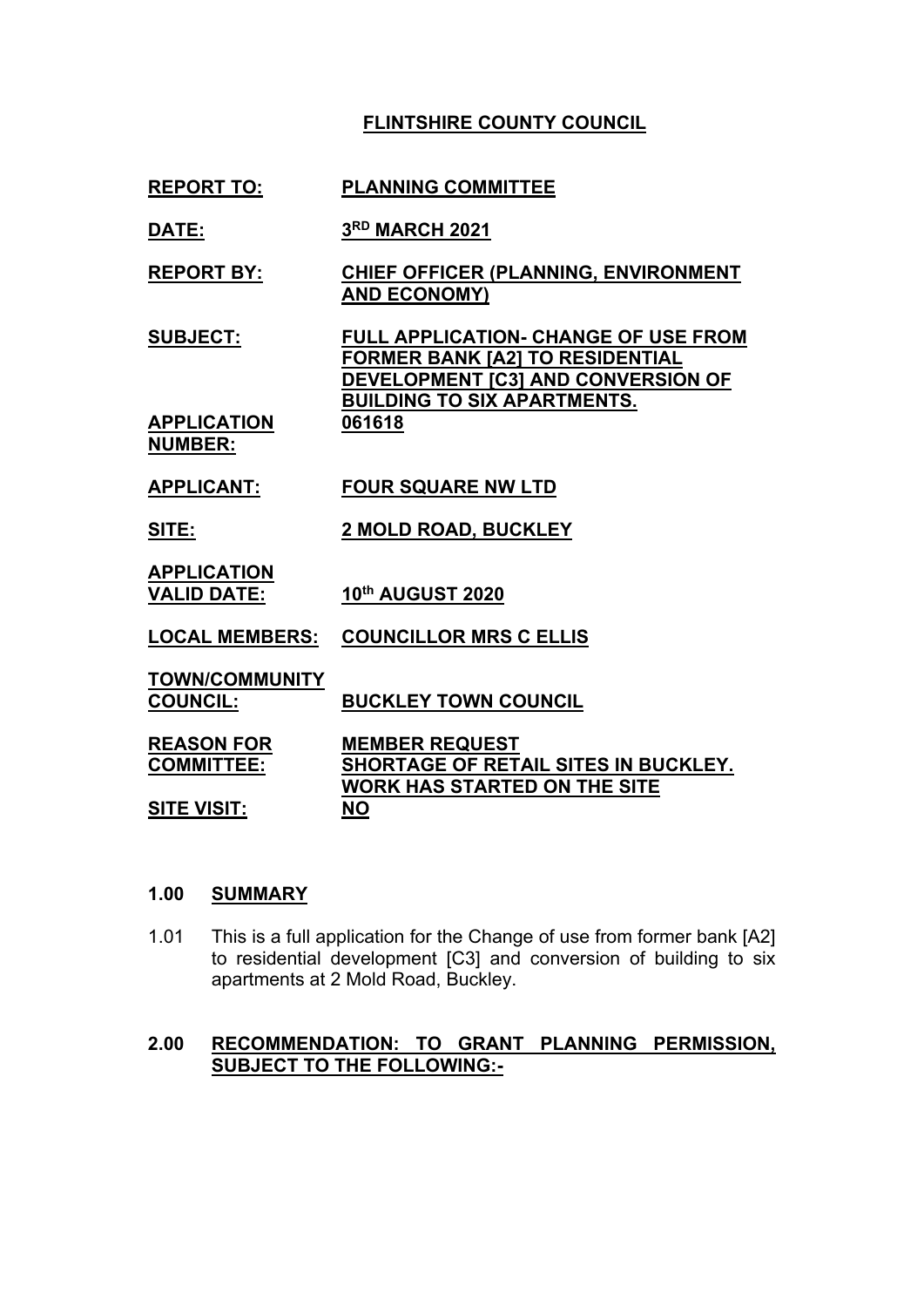2.01 That conditional planning permission be granted subject to the applicant either entering into a Section 106 Obligation, or up-front payment, to provide the following:

Payment of £733 per apartment in lieu of on-site public open space provision. The off-site contribution would be used to enhance existing public open space in the community; namely Higher Common Play area.

## **Conditions**

- 1. Time Limit
- 2. In accordance with approved plans
- 3. External Materials
- 4. Noise Impact Assessment to be submitted and any recommended mitigation measure implemented in perpetuity thereafter
- 5. Submission of risk assessment to protect integrity of public sewer crossing site
- **6.** No surface water from increased roof area or impermeable surface to connect to public sewerage network

## **3.00 CONSULTATIONS**

### 3.01 **Local Member**

Requests committee determination**.** Is aware that work has been taking place here, including work that should have had an input at the time from Highways as there have been issues with the highway and paths.

There is a shortage of retail sites in Buckley.

## **Buckley Town Council**

Object on the following grounds:

- 1. Building work carried out on the property so the application should be seen as retrospective
- 2. Represents a further diminution of the retail/commercial offer in the town centre
- 3. No parking provision
- 4. The building has always been a commercial property and should remain so
- 5. Home offices could be turned into second bedrooms which could attract families to development
- 6. Developer has carried out development almost to fruition prior to making planning application
- 7. At time of writing Town council clerk is waiting on advice from Enforcement officer regarding carrying out of work without planning permission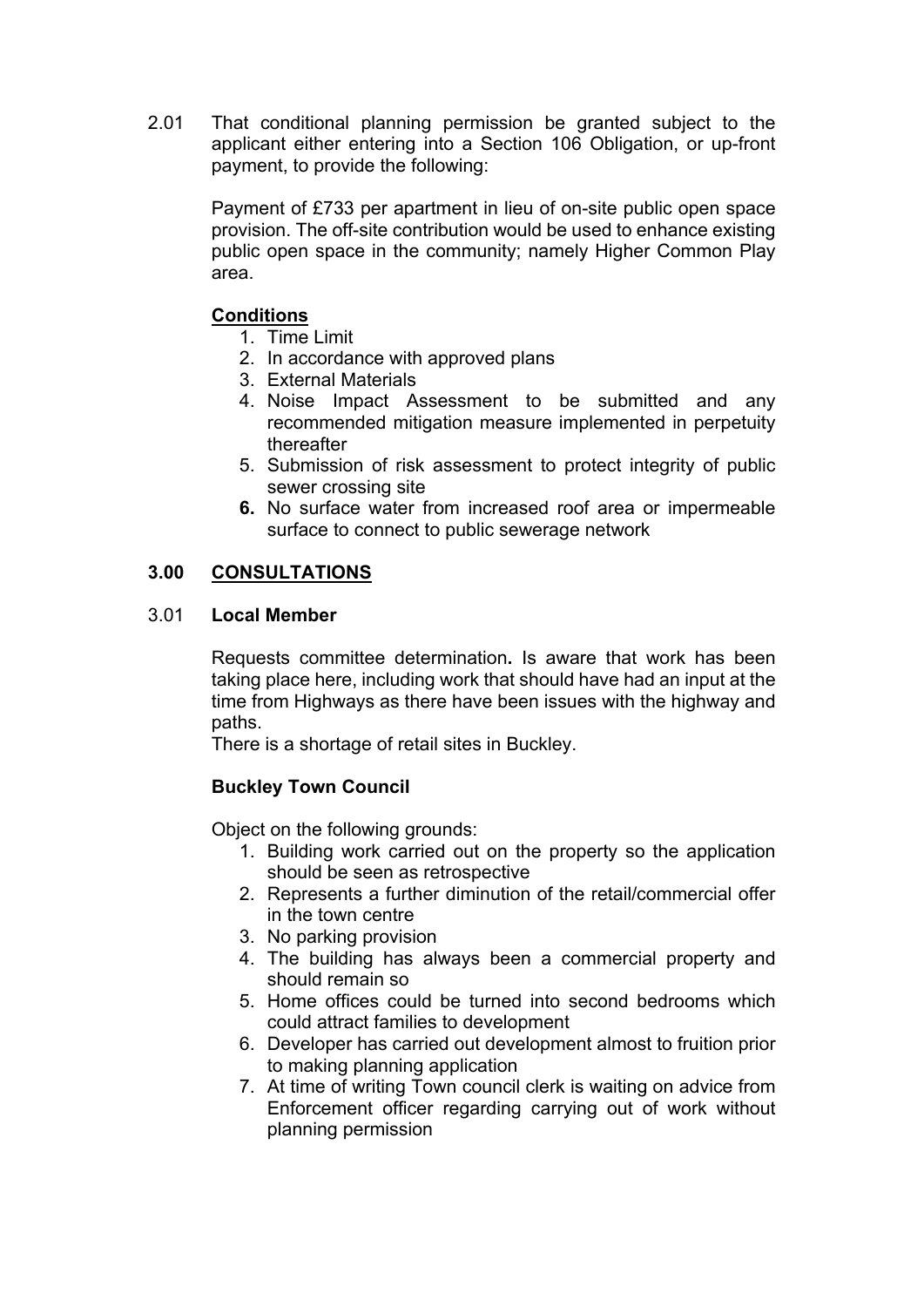# **Highway Development Control**

No objection to proposal and make no recommendation on Highways grounds

# **Community and Business Protection**

No objections in principle to this application. However, there may be potential noise issues that will need to be addressed should approval be granted.

Specific measures (particularly to windows) are likely to be necessary to protect the amenity of the future residents.

Therefore, in line with what has been recommended for other such applications a condition requiring a Noise Impact Assessment, with recommendations, if made to be implemented.

## **Welsh Water/Dwr Cymru**

No objection. Requests conditions and advisory notes

## **Natural Resources Wales**

We have no objection to the proposed development as submitted.

## **4.00 PUBLICITY**

- 4.01 Site Notice, Neighbour Notification
	- 1 Letter of objection received
		- No parking
		- Work already being undertaken
		- Buckley needs offices and shops not flats

## **5.00 SITE HISTORY**

5.01 No relevant site history

## **6.00 PLANNING POLICIES**

6.01 Flintshire Unitary Development Plan STR1 New Development STR4 Housing GEN1 General Requirement for Development GEN2 Development Inside Settlement Boundaries D1 Design Quality, Location and Layout D2 Design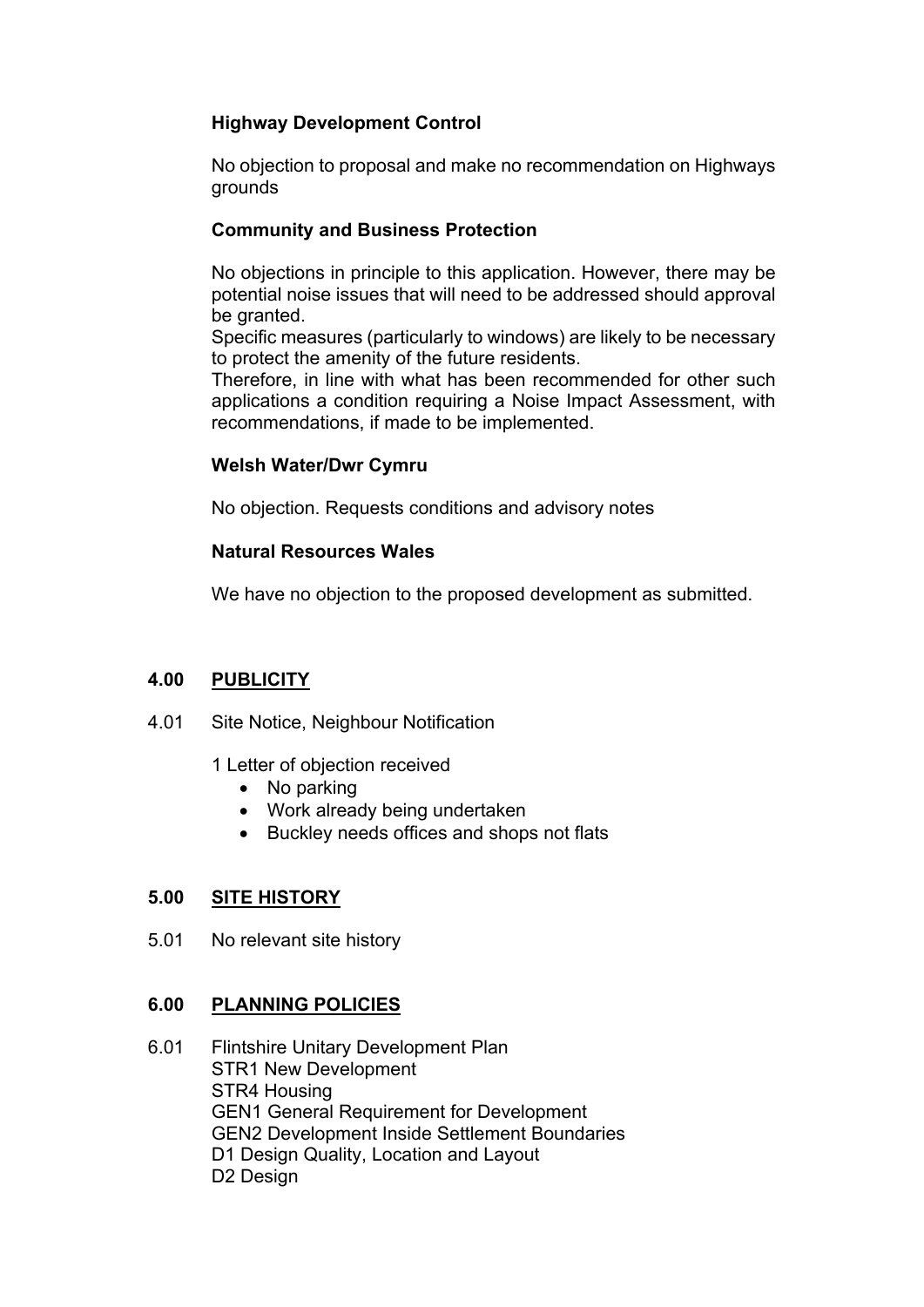HSG3 Housing on Unallocated Sites Within Settlement Boundaries SR5 Outdoor Play Space and Residential Development

### **7.00 PLANNING APPRAISAL**

#### 7.01 **Proposal**

The proposal is a change of use from former bank [A2] and conversion of the adjacent building to create six, one-bedroom selfcontained apartments, three of which have a home office.

### **Site**

The application site is the former Lloyds Bank building located on the corner of the Mill Lane Junction in Buckley. The Bank building was built in 1893 and is an attractive and distinctive feature within the Streetscene. The Bank closed in 2018.

The Local Member has made reference to work carried out on the property. It should be noted that any work carried out upon the building by the owner to date is work that did not require planning permission and there is no breach of planning control. In any case, this is not a matter with any material significance on the development proposal.

### **Principle**

The property lies within the defined boundary of Buckley Town Centre but is outside of the Core Retail Area in the adopted UDP. There is therefore no policy control over a change of use in this location. It should be noted that Welsh Government encourages a range of uses in town centres and that this can include residential. The property is not listed but it is an attractive building in a prominent position and has a particular character and features which should be retained as part of the conversion scheme.

The Local Member and Town Council have raised the issue of their being a lack of retail sites in Buckley. Whilst the current A2 use would allow for a permitted change of use to A1 (retail), there is no policy basis to require this given the location of the site outside of Buckley's core retail area, as noted above.

The internal layout of the building would make adaptation into a modern retail unit, for example, prohibitively expensive and would no doubt require the removal of a large number of the original period features of the building. I suggest that the current proposal, which is a thoughtful conversion scheme which retains as much of the original character of the building and which is supported by local and national planning policy, is an appropriate re-use of the site and should be supported on this basis.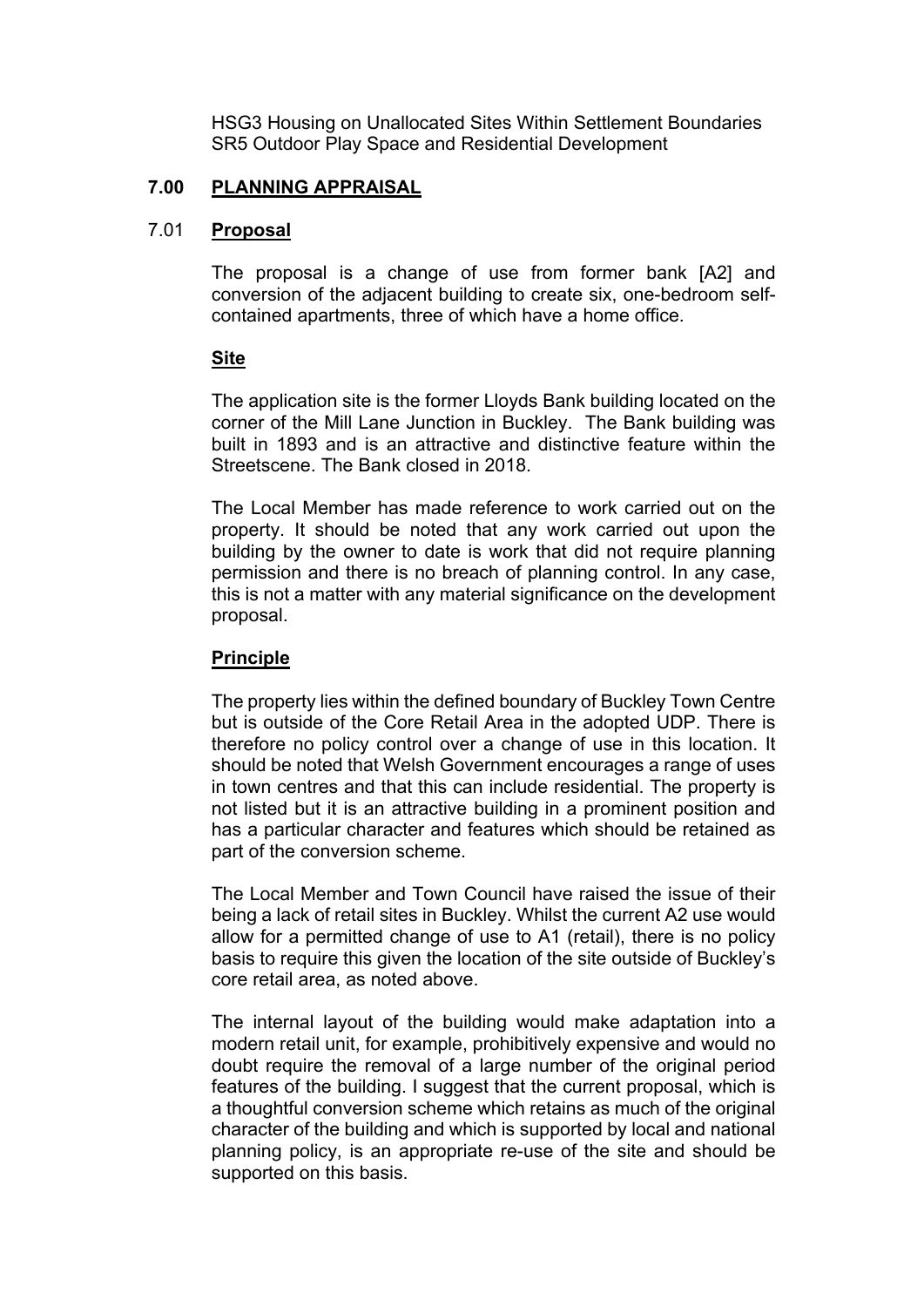### **Character and appearance**

The building is historic in date and is located in a prominent position adjacent to Buckley Town Council Offices and Library, which is a Grade II Listed Building, and Buckley baths, which is a Building of Local Interest (BLI). The bank has been closed since 2018 and it is considered that an appropriate use and sympathetic conversion will help to preserve this important building within the Streetscene.

The main element, the former bank, is an attractive building constructed from red crick with period features such as mullioned windows. The conversion retains these original features, including retaining the original bank entrance with a false door frontage. No new openings are proposed and the conversion has been designed to be as sympathetic to the original building as possible. The resultant scheme will be an attractive feature within the Streetscene that pays suitable homage to its previous use.

The building has remained vacant for over 18mths and it would appear it is not attractive to current commercial investors for business uses. The proposal will repair the building and bring it back into use adding vitality to the location. If the building remains unoccupied it will inevitably deteriorate and the interesting architectural features maybe lost.

Conservation officers initially had concern over the proposed remodelling of the barge boarded gabled elevation of the building that is closest to the listed town council offices. It is evident that this part of the building was formally part of the adjacent terrace of shops as it has the same 'Buckley' red brick facing with elegant dentil detail at the eaves and to the underside of the barge boards all of which share the same slate roof. The proposed treatment of this elevation has been altered and it is considered that the scheme as amended, which retains the brick façade and shopfront, is appropriate for this location, retaining the key architectural and historic features of the existing building.

#### **Living conditions for future occupiers**

The existing building is well located to ensure that there are no interface issues arising from the proposed new use. The development utilises existing window openings and does not introduce any new openings that may give rise to any overlooking issues. The windows to the south of the site face single storey commercial properties on Mold road, to the East is the side elevation of Big Fish 2 which is located over 16 meters away on the other side of Mill Lane. I do not consider there to be any interface issues, or loss of residential privacy arising from the proposed new use.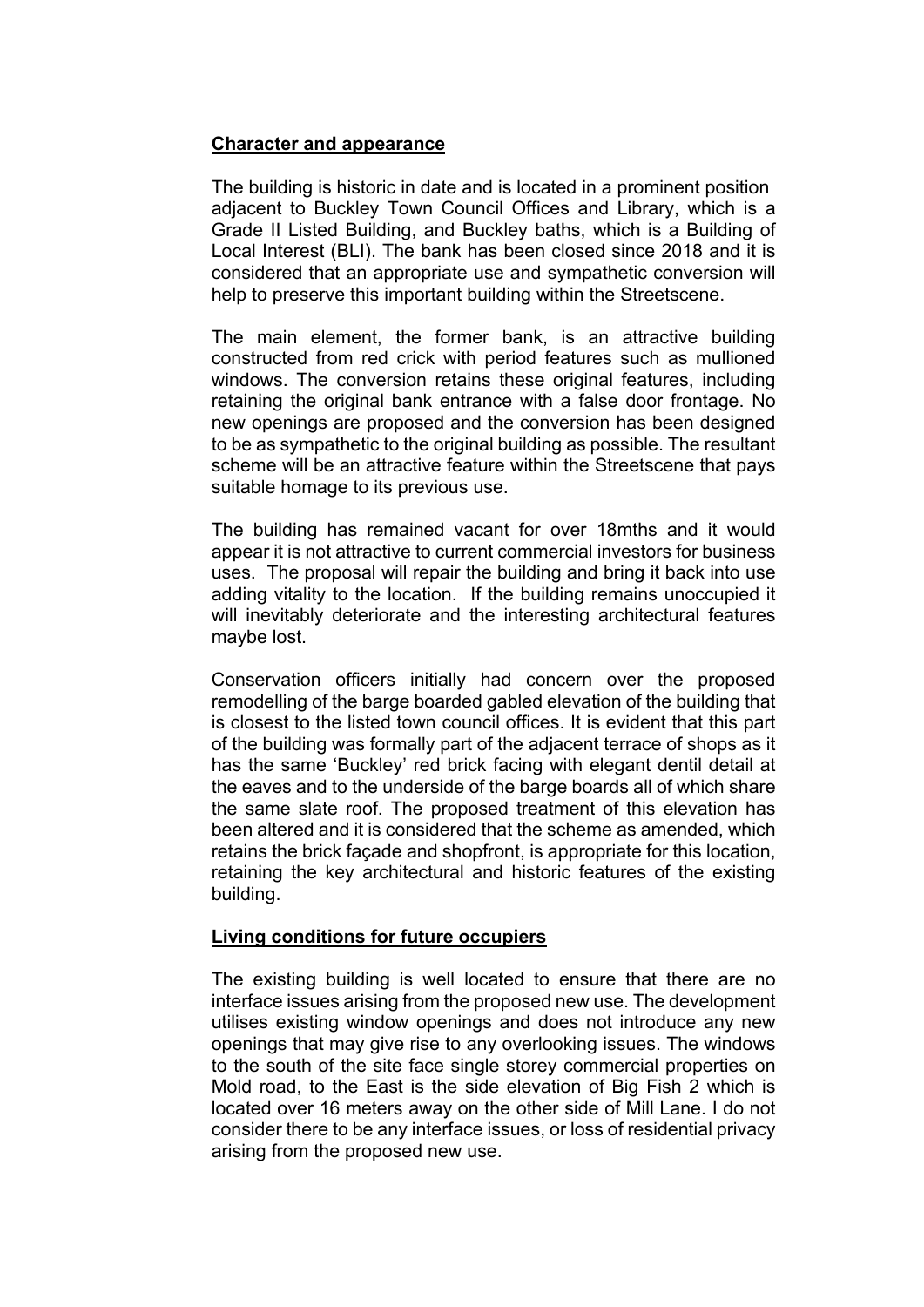The proposal reinstates a previously covered over courtyard, which is an original feature of the building, and this enables internal light and a limited outlook to be achieved for the internal rooms in the flats. In flat 1 sunpipes have been introduced to enable natural light into the flat where it is not possible to have windows. The Bedroom of Flat 3 and bathroom of Flat 2 are the only rooms across the development without windows facing the external spaces outside of the development. In the case of Flat 3 there are windows in all other rooms and the flat will otherwise benefit from a great deal of natural light. It should be noted that every flat in the development has the benefit of windows with an outlook onto the street and the flats are generally well served by natural light.

Given the location of the building at a highways intersection there may be potential noise issues that will need to be addressed should approval be granted. In order to ensure whether there are any noise issues which may unacceptably impact upon the living of future residents a condition is imposed requiring a Noise Impact Assessment. The assessment will be required prior to the occupation of the units. This report will identify if there are any noise issues and recommend any measures reasonably required to mitigate against the impact of noise on the development. These measures would need to be implemented prior to the occupation of the units and retained thereafter.

There is limited outside space available for the drying of clothes and the storage of bikes in the yard and courtyard at the rear of the development. There is a separate bin storage area, this is located in the area previously used for bin storage although the proposal enhances this area.

#### **Highway Matters**

The proposal does not provide any on or off site parking in association with the development. In accordance with Policy AC18 of the Flintshire Unitary Development Plan, and SPGN11- Parking standards, the maximum number of spaces required for 6 flats is 9, namely 1 space per flat and 1 visitor space per 2 flats. The UDP policy, however, specifically mentions that a reduced requirement will be applied in town centre locations. The SPGN states that "Within town centres, as defined in the UDP, operational parking (that is for servicing) shall normally be all that is required, having regard to planning policy objectives to maintain viability and vitality of town centres."

It is also relevant to note that the previous use of the building, as a Bank with Offices above, would require a parking provision of 15 spaces calculated as 1 space per 20m2 of gross floor area.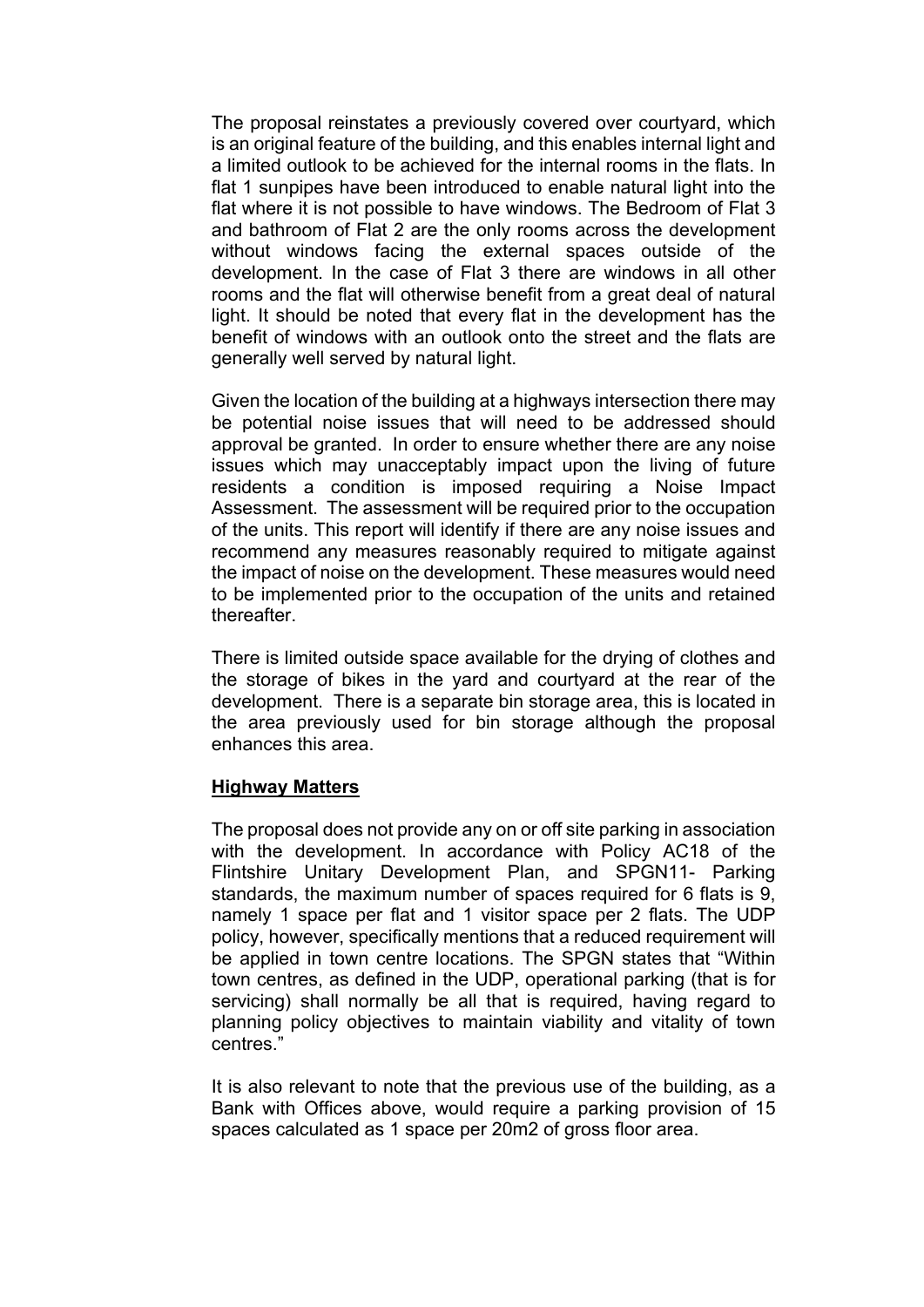A Planning Inspector, when considering the nearby appeal at Windmill, Mill Lane noted the town centre location and availability of public car parks in the vicinity. She did not find that there was a valid objection to a lack of parking provision at that location. Whilst that particular development did include an element of parking by virtue of its existing car park facility these comments are applicable to the site subject to this report as it underlines the sustainable location from a parking perspective. As such I do not consider that the lack of parking is a material consideration for this particular proposal as it is compliant with the relevant policies and guidance.

### **Planning Obligations**

The infrastructure and monetary contributions that can be required from a planning application through a S.106 agreement have to be assessed under Regulation 122 of the Community Infrastructure levy (CIL) Regulations 2010 and Welsh Office Circular 13/97 'Planning Obligations'.

It is unlawful for a planning obligation to be taken into account when determining a planning application for a development, or any part of a development, if the obligation does not meet all of the following regulation 122 tests;

1. be necessary to make the development acceptable in planning terms;

2. be directly related to the development; and

3. Be fairly and reasonably related in scale and kind to the development.

As both primary and secondary schools have sufficient capacity a S106 contribution towards educational provision will not be required.

However, as no Public Open Space (POS) provision is provided on site by the development and in accordance with Planning Guidance Note 13- Pubic Open Space provision, it is considered that the Council should seek commuted sum payment in lieu of on-site provision, which would enhance existing POS in the community. In accordance with the SPGN it is considered that a fee of £733 per apartment is appropriate. This can either be provided through a legal agreement or as an upfront one-off payment.

The closest play area is Higher Common Play Area. It has been confirmed that the pooled contributions thresholds have not been exceeded with regards to Higher Common Play Area.

It is considered that these contributions comply with the requirements of section 122 of the Community Infrastructure levy (CIL) Regulations 2010.

#### **8.00 CONCLUSION**